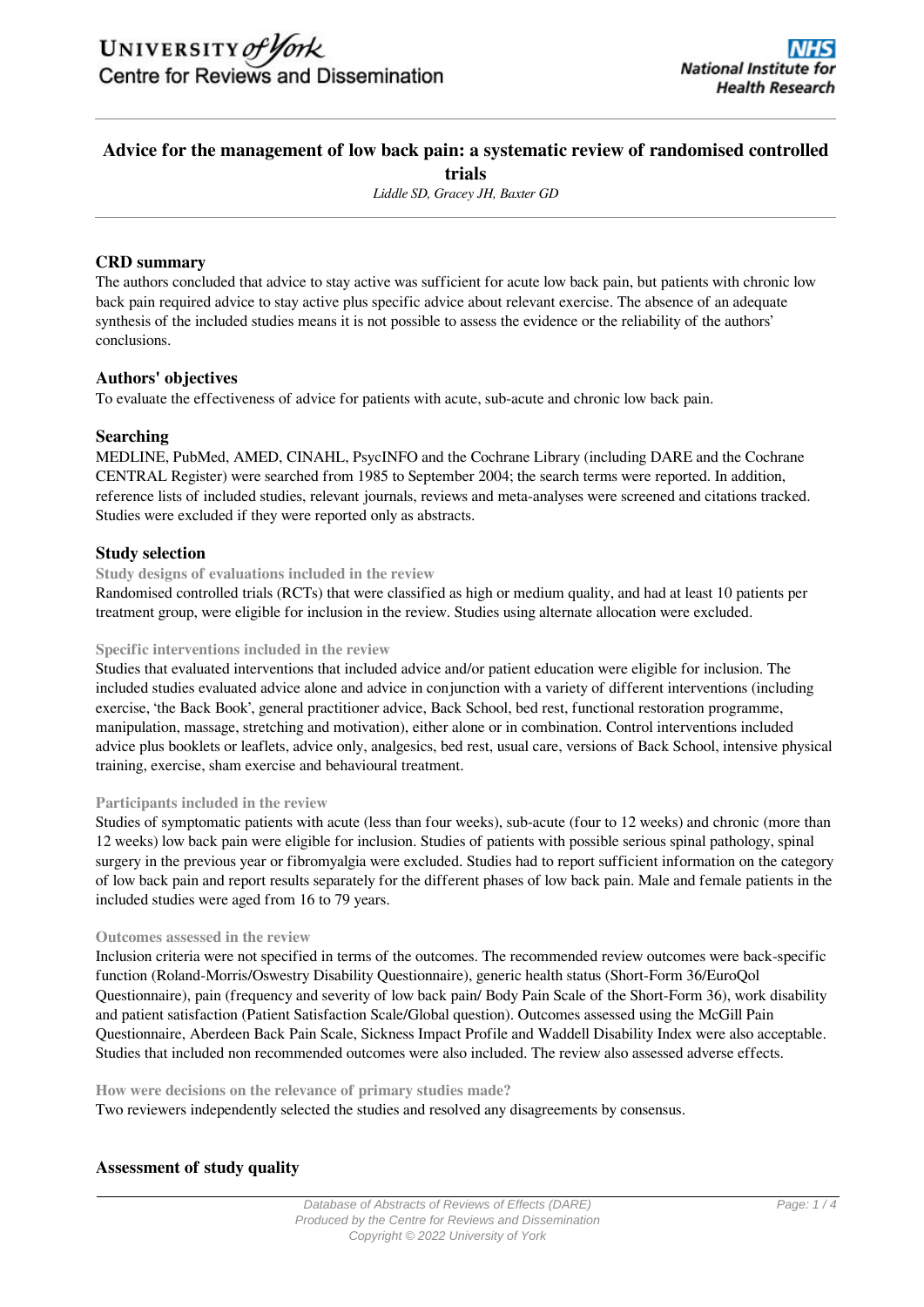# UNIVERSITY of York Centre for Reviews and Dissemination

Validity was assessed using items for internal validity, quality of description and quality of statistical analysis (the items were specified in the review). Studies that met at least 50% of the validity criteria were classified as high or medium quality. High- and medium-quality studies were also assessed for five Cochrane Guidelines criteria: allocation concealment, drop-out rate, blinding of the patients and outcome assessor, and intention-to-treat analysis. The authors did not state how many reviewers performed the validity assessment.

## **Data extraction**

Two reviewers independently extracted the data using standardised forms and resolved any disagreements by consensus. Interventions in which there was a significant post-treatment difference  $(p<0.05)$  between treatments in one of the recommended outcomes were classified as positive. For studies that did not report the recommended outcomes, a significant difference in two other outcomes was required before a study was classified as positive.

## **Methods of synthesis**

**How were the studies combined?** The numbers of studies reporting positive, negative or no difference in outcomes between treatments were reported.

## **How were differences between studies investigated?**

Clinical homogeneity between the studies was assessed. Studies were described under the following headings: intervention approach (advice used as adjunct to exercise or back school); phase of low back pain; advice at follow-up; and the effect of the method used to measure outcome.

# **Results of the review**

Thirty-nine high- or medium-quality RCTs (7,347 patients) were included.

Twenty-five studies were classified as high quality and 14 as medium quality. Twenty-eight studies met at least three of the five Cochrane Guidelines criteria; the other studies met at least two.

Thirteen studies were in patients with acute low back pain, seven in patients with sub-acute back pain and nineteen in patients with chronic low back pain.

Advice as an adjunct to exercise: for patients with acute and chronic low back pain, the most common intervention was advice as an adjunct to exercise (8 out of 13 acute low back pain studies and 8 out of 19 chronic low back pain studies). Advice as an adjunct to exercise was most effective in improving pain, back-specific function and work disability in chronic low back pain, but it was no more effective than advice to stay active for acute low back pain.

Advice as part of back school: this intervention was most commonly used for sub-acute back pain (3 out of 7 studies). It was most effective in improving back-specific function in sub-acute low back pain.

Twenty-two studies (56%) reported positive results for the intervention compared with control. Sixteen studies (41%) reported no difference between treatment groups. One study reported a negative outcome for the intervention compared with control.

Phase of low back pain: positive results for interventions that included advice were found in 15% of studies (two out of 13) of acute low back pain, 86% of studies (six out of seven) of sub-acute low back pain and 74% of studies (14 out of 19) of chronic low back pain.

Advice at follow-up: advice was not often part of follow-up. Six positive studies (43%) of chronic low back pain included advice into follow-up and another six positive studies of chronic low back pain provided advice throughout treatment.

Methods used to measure outcomes: studies used a median of four outcome measures; these included a median of two recommended outcome measures.

# **Authors' conclusions**

Advice to stay active was sufficient for patients with acute low back pain, but patients with chronic low back pain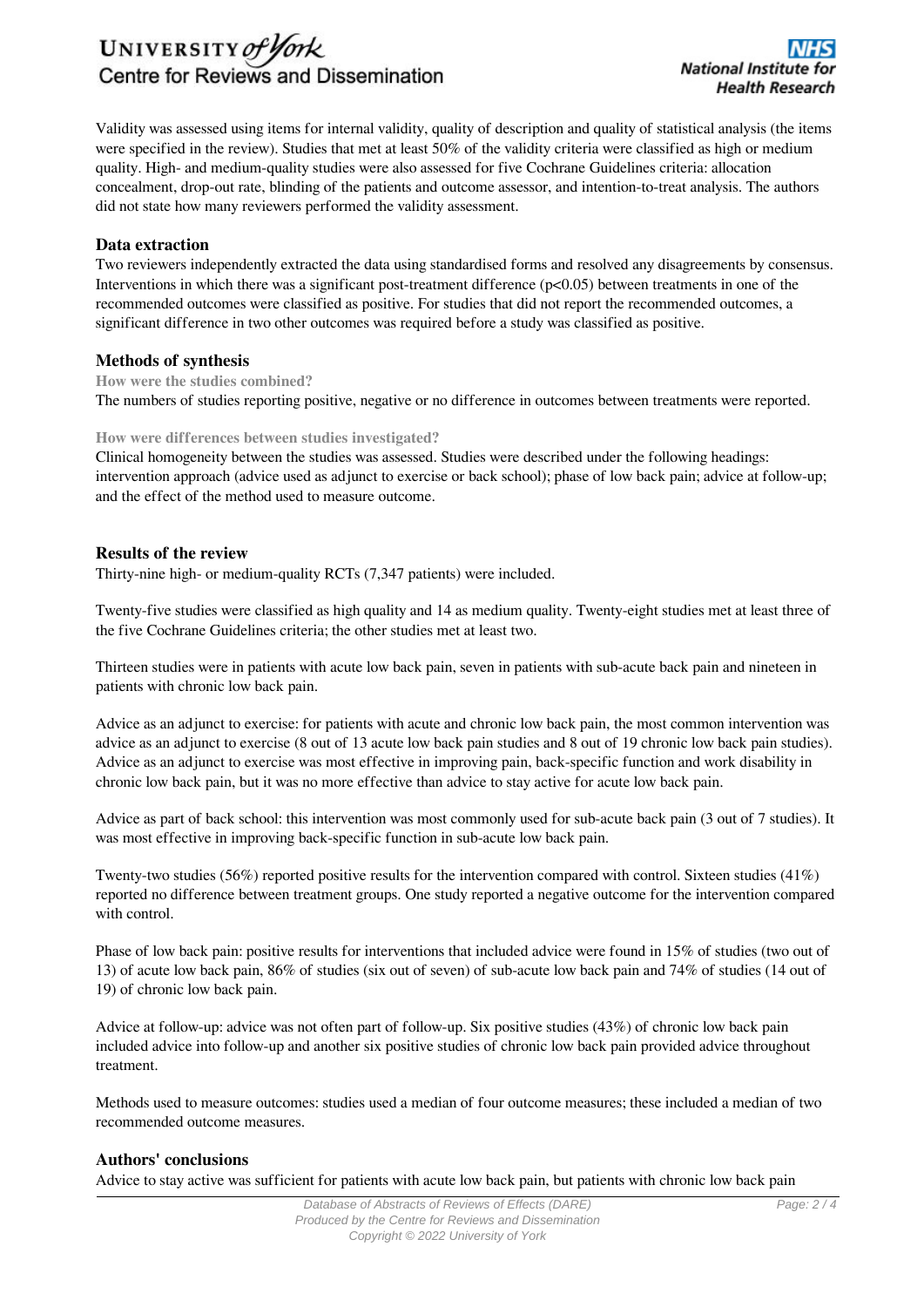

required advice to stay active plus specific advice about relevant exercise and/or functional activities to encourage active self-management.

# **CRD commentary**

The review addressed a clear question that was defined in terms of the participants, intervention and study design. Recommended outcomes were reported but studies reporting other outcomes were also included. Several relevant sources were searched, but it is not clear whether any attempts were made to minimise either publication or language bias. Methods were used to minimise reviewer error and bias in the study selection and data extraction processes, but it is unclear whether similar steps were employed for the validity assessment.

Study quality was assessed and the results of this assessment reported. Most of the studies assessed more than one outcome, but only one level of statistical significance was reported for each study and it was not clear which outcome this referred to; this raises the possibility of selective reporting of positive results. The diversity of the studies with respect to the intervention and controls would have made it difficult to summarise the studies. However, even given these potential problems, the synthesis of evidence was inadequate. The results were summarised by briefly reporting the number of studies with a few characteristics of interest, but this vote counting approach has limitations, as the authors correctly acknowledged. There were apparently no adequate attempts to compare different interventions.

The absence of an adequate synthesis of the included studies means it is not possible to assess the evidence or the reliability of the authors' conclusions.

## **Implications of the review for practice and research**

Practice: The authors stated that the review supports the current recommendations that advice to stay active is sufficient for patients with acute low back pain and should be more widely implemented. There was strong evidence that patients with chronic low back pain require advice to stay active plus specific advice about relevant exercises and/or functional activities to encourage self-management.

Research: The authors stated the need for high-quality studies addressing the management of sub-acute low back pain, the development of a standardised back school programme, the efficacy of follow-up advice for patients with chronic low back pain, and the measurement of appropriate clinically relevant outcome measures.

## **Funding**

Department of Employment and Learning (Northern Ireland).

## **Bibliographic details**

Liddle SD, Gracey JH, Baxter GD. Advice for the management of low back pain: a systematic review of randomised controlled trials. Manual Therapy 2007; 12(4): 310-327

# **PubMedID**

[17395522](http://www.ncbi.nlm.nih.gov/pubmed?term=17395522)

**DOI** 10.1016/j.math.2006.12.009

# **Indexing Status**

Subject indexing assigned by NLM

# **MeSH**

Disability Evaluation; Exercise; Female; Humans; Low Back Pain /classification /rehabilitation; Male; Patient Education as Topic; Quality Indicators, Health Care; Randomized Controlled Trials as Topic /methods; Time Factors

## **AccessionNumber**

12007003144

## **Date bibliographic record published**